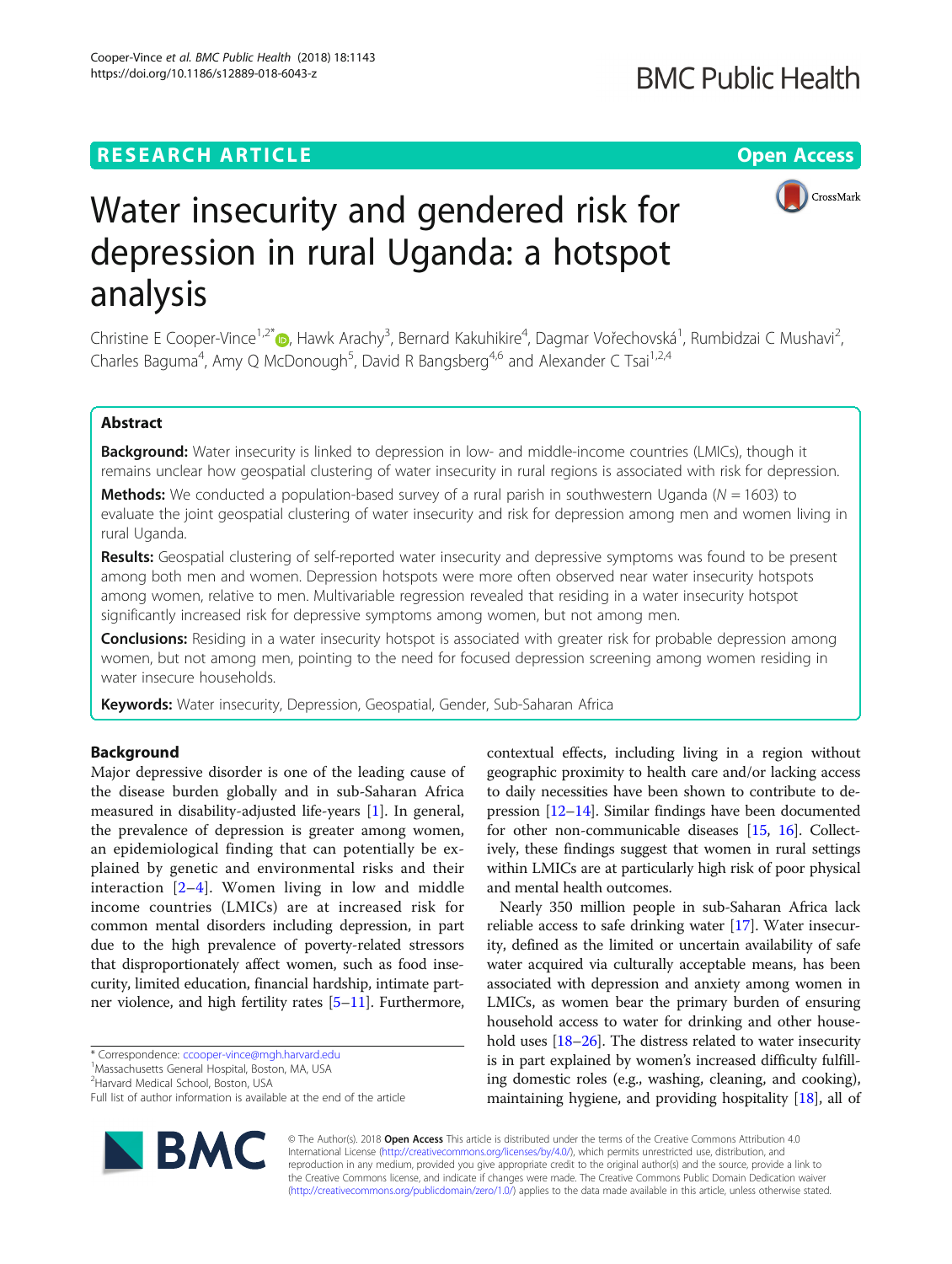which are considered to be significant aspects of role functioning for East African women [\[27\]](#page-7-0). Accordingly, women residing in LMICs have reported greater concern about water access than their male counterparts [[20,](#page-7-0) [24,](#page-7-0) [28](#page-7-0)].

Water insecurity, like food insecurity, is typically measured at the household level [[24](#page-7-0), [28](#page-7-0)–[30](#page-7-0)] and is unlikely to affect individual households in isolation, given that distance from water source, elevation and accessibility are geospatially clustered [\[20,](#page-7-0) [24](#page-7-0)]. However, different households, and different individuals within a household, may have differential access to resilience resources that could buffer them against the deleterious effects of household-level exposures, so it remains unclear how an individual's water security status relative to their neighbors' is associated with risk for depression. A study of food insecurity in rural Uganda showed that instrumental support (e.g. provision of goods, labor, or money) from others within the social network was protective against food insecurity-related depression [\[8\]](#page-7-0). This finding could suggest that close proximity of water secure neighbors capable of offering such instrumental support (e.g., sharing water, lending money to pay for water fetching services) may protect water insecure individuals against risk for depression. However, such a hypothesis has yet to be evaluated empirically.

In the present study, we aimed to evaluate the joint geospatial clustering of water insecurity and depressive symptoms among men and women living in rural Uganda. We hypothesized that residence in an area with a high density of water insecure households would increase risk for depressed mood. Further, as women bear the primary responsibility for water acquisition and management, we hypothesized that this effect would be stronger for women relative to men.

### Method

# Study site

The study was conducted in a rural parish in Mbarara District, Uganda, located approximately 20 km outside of Mbarara Town, the district's primary commercial hub and 260 km southwest of the capital city of Kampala. A parish is the second lowest administrative unit in the Ugandan government administrative structure, typically comprised of approximately 5–10 villages. The parish in which this study was conducted is comprised of 8 villages. The economy is based primarily on subsistence agriculture, and both food and water insecurity are common [[24](#page-7-0), [31](#page-7-0)]. The parish is contained within an approximately 6 km radius and has limited access to clean water, with a total of 89 water sources of varying quality distributed unevenly throughout the parish [\[24](#page-7-0)].

# Participants

We adopted a whole-population study design. All men and women were residents of a rural parish in Mbarara

District, Uganda. Parish members were eligible to participate if they were over the age of 18 years (or were emancipated minors between 16 and 18 years of age), considered the Parish to be their primary place of residence, and were capable of providing consent for study participation. We excluded individuals younger than 18 years of age who were not emancipated minors; as well as those who could not communicate with research staff, e.g., due to deafness, mutism, or aphasia; psychosis, neurological damage, acute intoxication, or intellectual disabilities (determined in the field by non-clinical research staff in consultation with a supervisor). Potential participants meeting these eligibility criteria were approached by a research assistant fluent in the local language (Runyankore) to request their participation in the study. Written informed consent for study participation was obtained from those meeting eligibility criteria and expressing interest. Those who could not sign their names were permitted to indicate consent with a thumbprint. Once enrolled, each study participant completed an individual interview in a private location beyond the earshot of others. Surveys were completed from 2014 to 2015.

Ethical approval for all study procedures was obtained from the Partners Human Research Committee, Massachusetts General Hospital; and the Institutional Review Committee, Mbarara University of Science and Technology. Consistent with national guidelines, we received clearance for the study from the Uganda National Council for Science and Technology and from the Research Secretariat in the Office of the President.

# Measures

Water Insecurity (WI) was measured with the Household Water Insecurity Access Scale (HWIAS) [\[24](#page-7-0)]. The HWIAS is a self-report 8-item measure of household water insecurity, with possible total scores of 0–24. The HWIAS was developed based on the items of the Household Food Insecurity Access Scale [\[29\]](#page-7-0), and was designed to elicit perceptions of insufficient quantity or quality of water, feelings of uncertainty or anxiety over water access, and strategies for coping with insufficient water for completing water-based tasks. The HWIAS was developed for use in the target population in southwestern Uganda, showing strong evidence of a coherent factor structure, reliability, and construct validity [\[24](#page-7-0)].

Depression symptom severity was assessed with the Hopkins Symptom Checklist-Depression Subscale (HSCL-D). The HSCL-D is a 15 item self-report of depressive symptoms derived from the 25-item short form of the HSCL that assesses both anxiety and depression [[32\]](#page-7-0). The HSCL-D assesses the frequency of depressive symptoms in the past week. The version of the HSCL-D used in our study was modified for the local context; one item from the original scale ("feeling trapped") was dropped due to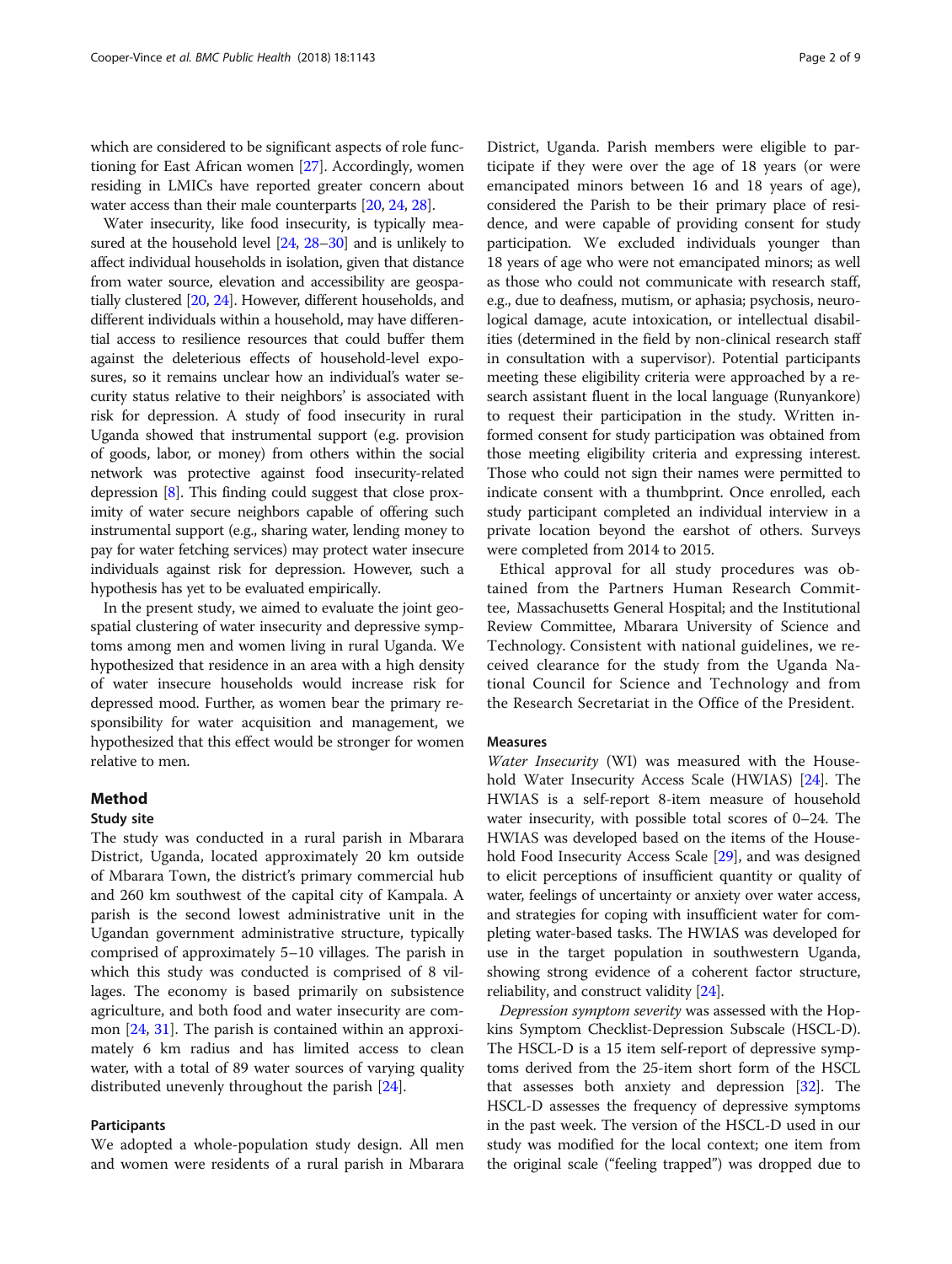poor performance in this context, and one item was added ("don't care what happens to your health";  $[33]$  $[33]$ ). This version of the HSCL-D has shown strong evidence of reliability and validity in the local context in southwestern Uganda [\[8,](#page-7-0) [34](#page-7-0)–[36\]](#page-7-0). The HSCL-D values were then used to classify study participants as being at risk for "probable depression" based on a threshold value of > 1.75, which is the threshold most conventionally applied in the literature [\[37\]](#page-7-0).

Self-reported overall health was assessed using a self-report on a Likert scale in response to the question "How is your health in general?" Participants rated their health on a 4-point scale ranging from  $1 =$  "Very good" to  $4 =$  "Very bad".

Latitude, longitude, and elevation coordinates, based on the World Geodetic System 84 standard [[38](#page-7-0)], were obtained for each participant's household, each identified water source, and major roadways within the parish.

# Analytic plan

The residential locations of each participant who provided GPS coordinates ( $N = 696$  households, 1603 participants) were visualized using ArcMap 10.3. The Getis–Ord General G global clustering statistic was used to identify significant spatial clustering of water insecurity and depression symptom severity [[39,](#page-7-0) [40\]](#page-7-0):

$$
G\left(d\right) = \frac{\sum_{i=1}^{N} \sum_{j=1;j\neq i}^{N} w_{ij} x_i x_j}{\sum_{i=1}^{N} \sum_{j=1;j\neq i}^{N} x_i x_j}
$$

where  $G(d)$  is the Getis-Ord General G value at critical distance (or neighborhood)  $d$ ; N is the number of geographical areas; i and j are indices of geographical areas;  $x_i$ and  $x_i$  denote the variable values for areas i and j; and wij is the association weight for areas  $i$  and  $j$  at distance  $d$ .

Prior to using the depression data in the geographic information system (GIS) analysis, we fitted a multiple regression model to estimate a predicted depression symptom severity value for each participant adjusted for age, marital status, level of education, and household asset wealth. We estimated predicted values of water insecurity for each study participant using a multiple regression model adjusting for the same covariates. Additionally, because the HWIAS measures water insecurity at the household level, in households with multiple respondents, the mean household water insecurity scores for women and for men were substituted for individual level reports to minimize artificial inflation of clustering within households. We also assumed that observations taken at the same data collection location were considered "neighbors."

To examine spatial clustering, a local version of the Getis–Ord statistic, the Gi\* Statistic, was used. This statistic generates a value for each observation that represents

the extent to which that observation is clustered with other observations that have similar values for that variable. A significance test analogous to the one described above (for the global clustering statistic) was applied to each observation. The advantage of the local test is that individual observations can be mapped, with the z-score values used as the map theme. This mapping allows visual inspection of the spatial clustering and interpretation of the results with regard to spatial distributions of other variables.

In this study, a range of neighborhood distances were tested because there is no known value of what constitutes a "neighborhood" in rural Uganda and because there are no secondary data from which to obtain neighborhood distance values. The parish represents 8 "villages" for administrative purposes, but in practice (i.e., as interpreted by residents) these administrative boundaries are often fluid.

Based on the z-score derived from the GIS analysis, each participant was classified as either residing or not residing in a water insecurity hotspot. We fitted multivariable Poisson regression models with robust estimates of variance, following the "modified Poisson" approach as described by Zou  $[41]$  $[41]$  $[41]$  to estimate the association between probable depression and living in a water insecurity hotspot. When fitting models to data with a binary dependent variable specified, this approach allows for the exponentiated regression coefficients to be interpreted as risk ratios rather than as incidence rate ratios. Analyses were stratified by sex, given the theoretical motivation discussed in the introduction of this article. To formally test for effect modification by sex, we fitted the regression model to the pooled data but included a main effect for sex and a product term for the interaction between sex and living in water insecurity hotspot. Participant age, level of education, marital status, household asset wealth, and self-reported overall health were entered as covariates.

To assess the robustness of our findings to potential confounding by unobserved covariates, we applied the methods proposed by VanderWeele and Ding [\[42\]](#page-7-0) to determine the E-value, defined as the minimum strength of association, on the risk ratio scale, that an unmeasured confounder would need to have with both probable depression and residence in a water insecurity hotspot to fully explain away the relationship between the two, conditional on the measured covariates. Additionally, to determine whether our findings were driven by selection of a culturally arbitrary threshold cutoff for the HSCL-D, we conducted a sensitivity analysis by specifying the HSCL-D score as a continuous dependent variable in a multivariable linear regression model. This model estimated the association between the degree of depression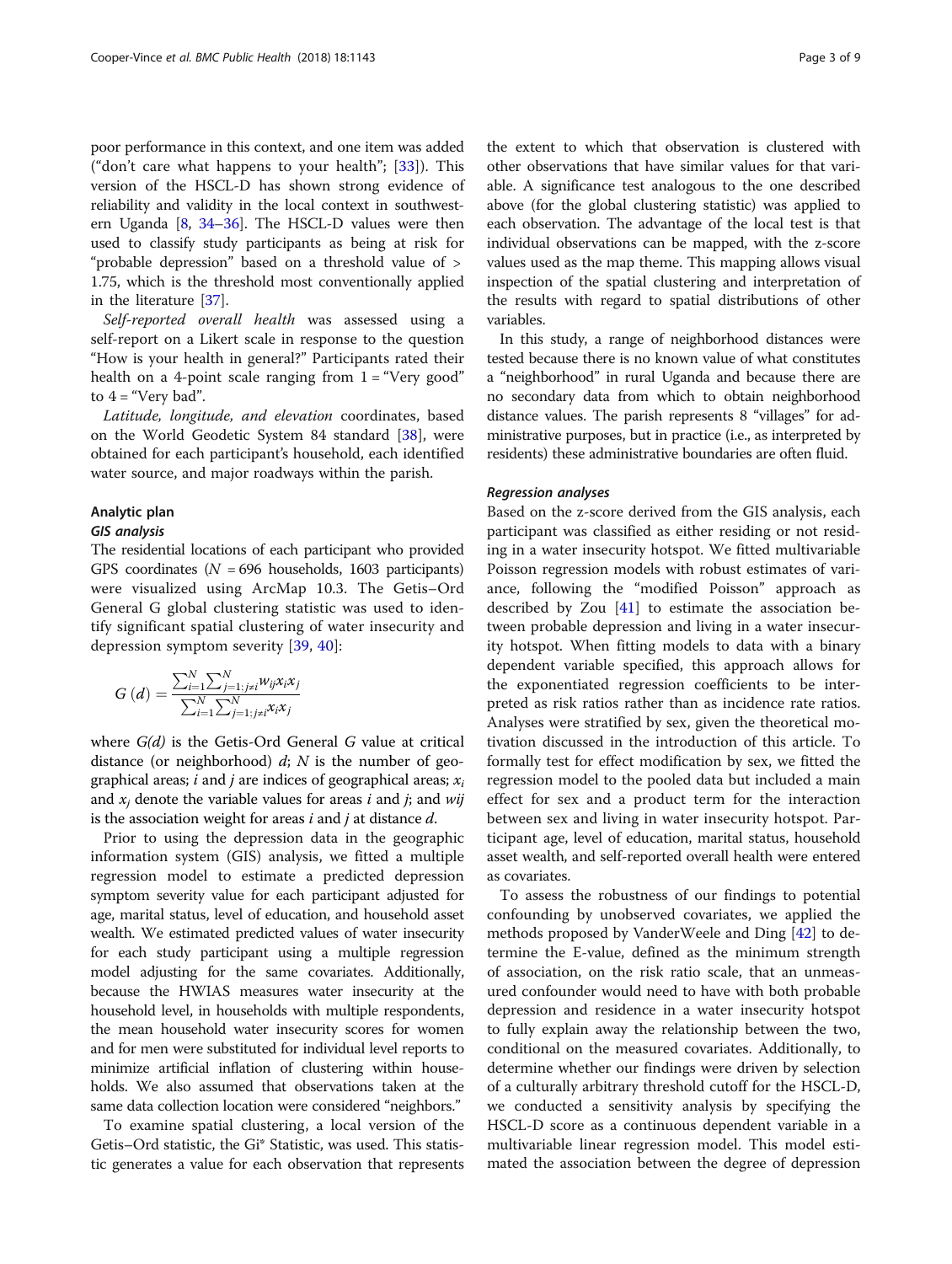symptom severity and living in a water insecurity hotspot. Participant age, level of education, marital status, household asset wealth, and self-reported overall health were entered as covariates.

# Results

# Descriptive statistics

Of 1814 study participants in the population, latitude and longitude coordinates were obtained for 1603 participants. Of these, 56% were women, 77% were married or cohabiting with their primary partner, and 67% had not completed primary education. The mean depression symptom severity score was  $1.72$  (SD = 0.49) among women and  $1.47$  (SD = 0.37) among men. More than one-third (38%) of women, and 17% of men, had depression symptom scores above 1.75, indicating a probable depression diagnosis. The mean water insecurity score reported by women was  $8.24$  (SD = 6.93) while the mean WI reported by men was  $7.35$  (SD = 6.49).

# Geospatial clustering of depression and water insecurity

Maps showing the clustering of depression symptom severity and water insecurity are presented in Figs. 1 and [2](#page-4-0). Significant clustering of water insecurity was observed among women (Z-score: 2.58, 54 m,  $p = .005$ ) as well as men (Z-score: 2.61, 52 m,  $p = .005$ ). Significant clustering of depression symptom severity was also observed among women (Z-score: 2.67, 60 m,  $p = .004$ ) and men (Z-score: 2.60, 65 m,  $p = .005$ ). Visual inspection revealed that clusters ("hotspots") of elevated depression symptoms co-occurred with clusters of high water insecurity among women and men but co-occurred more frequently among women.

# Geospatial clustering of water insecurity and risk for probable depression

Multivariable Poisson regression analyses, stratified by sex, revealed that residence in a water insecurity hotspot is associated with increased risk of probable depression among women but not among men (Table [1\)](#page-4-0). Specifically,

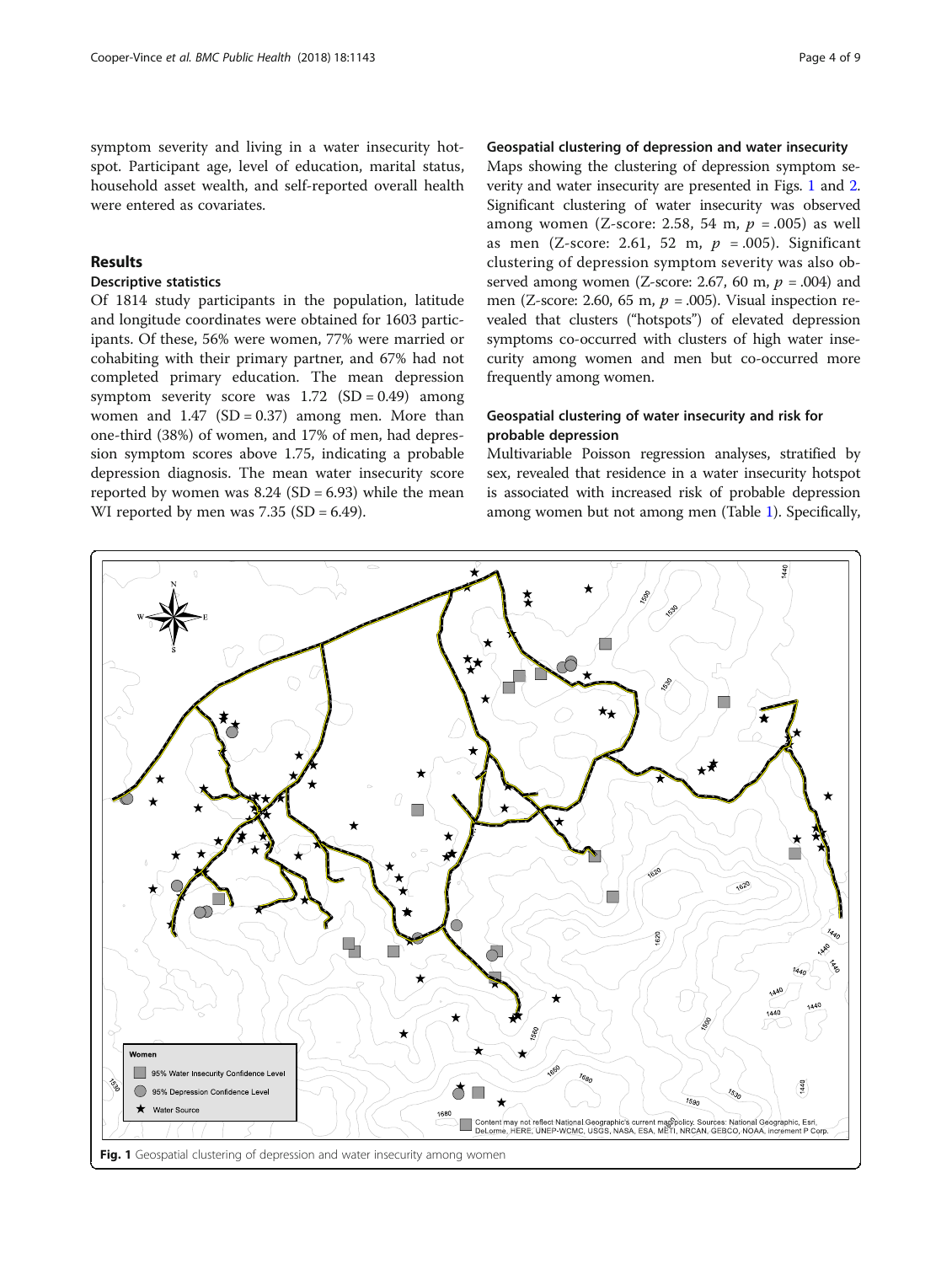<span id="page-4-0"></span>

Table 1 Residing in a water insecurity hotspot as a predictor of probable depression

|                      | Women      |        |      | Men        |        |      |
|----------------------|------------|--------|------|------------|--------|------|
|                      | <b>IRR</b> | 95% CI |      | <b>IRR</b> | 95% CI |      |
| Living in WI hotspot | 1.70       | 1.20   | 2.40 | 1.05       | 0.44   | 2.47 |
| Age                  | 1.00       | 0.99   | 1.00 | 1.00       | 0.99   | 1.01 |
| Level of Education 1 | 1.15       | 0.91   | 1.45 | 0.78       | 0.47   | 1.30 |
| $\mathcal{P}$        | 0.86       | 0.64   | 1.17 | 0.60       | 0.33   | 1.08 |
| 3                    | 0.87       | 0.62   | 1.21 | 0.64       | 0.35   | 1.16 |
| Marital Status 1     | 1.00       | 0.82   | 1.23 | 1.37       | 0.89   | 2.10 |
| $\mathcal{P}$        | 0.64       | 0.45   | 0.92 | 0.70       | 0.43   | 1.14 |
| Assets wealth        | 0.97       | 0.92   | 1.03 | 0.98       | 0.90   | 1.06 |
| Overall health       | 0.53       | 0.45   | 0.62 | 0.46       | 0.34   | 0.63 |

women who reside in a water insecurity hotspot have 70% higher risk (adjusted relative risk ratio [ARR], 1.70; 95% CI 1.20, 2.40;  $p = .003$ ) of probable depression, compared with women who do not reside in water insecurity hotspot. However, men who reside in a water insecurity hotspot are not at increased risk for probable depression (ARR 1.05; 95% CI 0.44, 2.47;  $p = .92$ ). In a pooled regression model, we included a main effect for sex and tested for an interaction between sex and living in a water insecurity hotspot, but the estimated coefficient on the product term was not statistically significant ( $p = .08$ ).

To assess the extent to which our findings about water insecurity and probable depression among women could be explained by unmeasured confounding, we calculated the E-value. This analysis determined that only an unmeasured confounder that was strongly associated with probable depression and residing in a water insecurity hotspot among women, above and beyond the measured covariates, could explain away the coefficient (E-value = 2.79; 95% CI, 1.69–4.23). That is, the estimated risk ratio of 1.70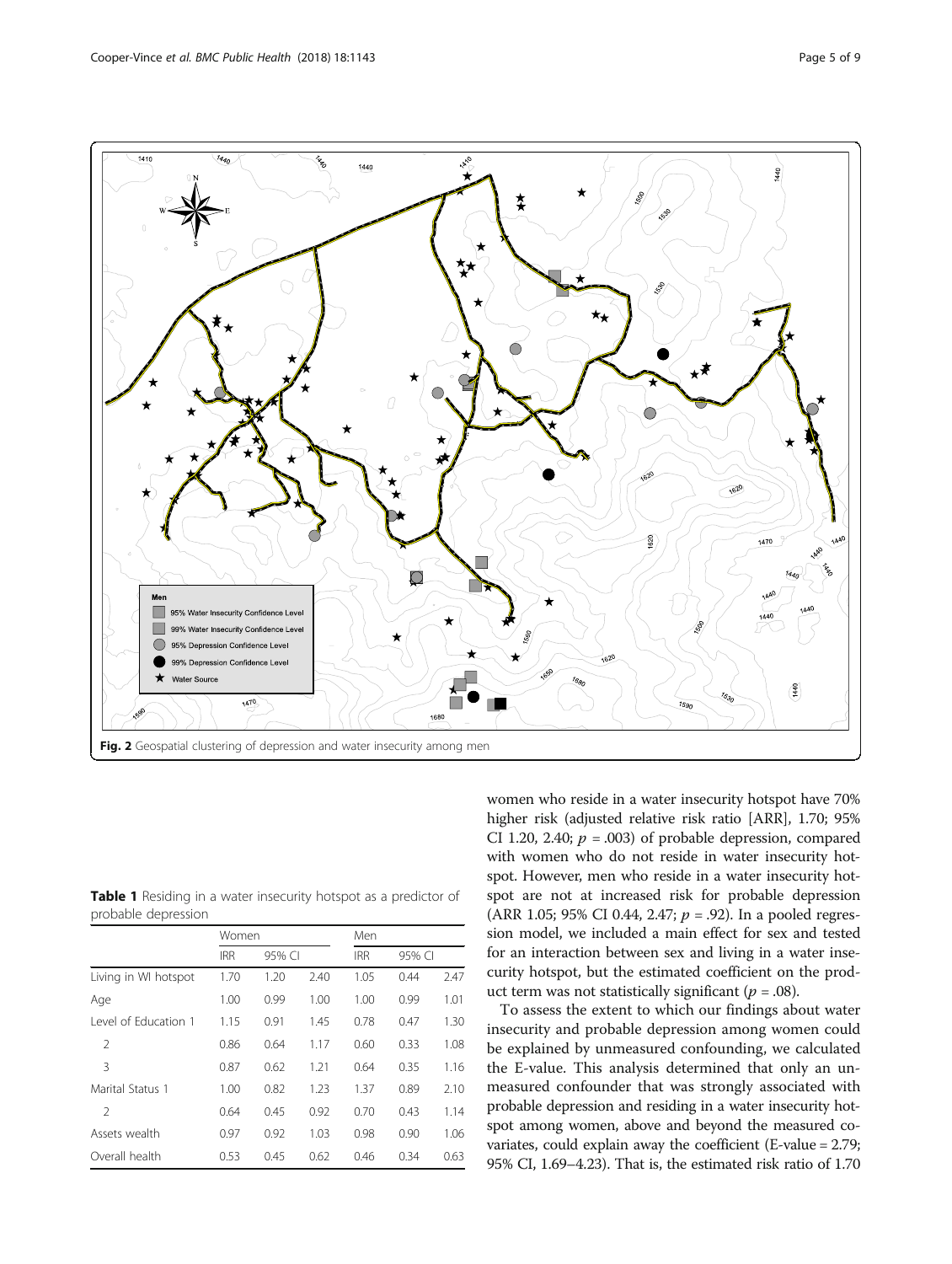among women could only be explained away by an unmeasured confounder that was associated with both residing in a water insecurity hotspot and probable depression by a risk ratio of 2.79 fold each, above and beyond the measured confounders.

We obtained qualitatively similar findings in a sensitivity analysis conducted by fitting multivariable linear regression models to estimate the association between level of depression symptom severity and living in a water insecurity hotspot. Women who reside in a water insecurity hotspot were found to have higher depression symptom scores, relative to women who do not reside in a water insecurity hotspot ( $b = .26, 95\%$  CI .03, .48,  $p = .024$ ). This estimated coefficient was .26/1.72 = 15% of the sample mean among women, and .26/.49 = 0.53 standard deviation units, suggesting an association that is medium-sized in magnitude. Men who reside in a water insecurity hotspot did not experience increased depression symptom severity  $(b = .12, 95\% \text{ CI} - .09, .33; p = .26)$ . When we fit the multivariable regression model to the pooled sample of men and women, the interaction between sex and living in a water insecurity hotspot was not statistically significant ( $p = .13$ ).

# **Discussion**

In this cross-sectional, population-based study of women and men in rural Uganda, we found strong evidence of geospatial clustering of water insecurity and depression symptom severity among both men and women. Depressive symptom hotspots were more often observed near water insecurity hotspots among women, relative to men. In multivariable regression models adjusting for potential confounding by socioeconomic and health status, we found that residing in a water insecurity hotspot is associated with 70% greater risk for probable depression among women, but not among men. This finding was robust to a sensitivity analysis that did not define probable depression at the customary threshold score. Further, this relationship could only be explained away by an unmeasured confounder that was strongly associated with both residing in a water insecurity hotspot and probable depression, above and beyond the measured confounders.

Our findings about the association between water insecurity hotspots and probable depression are consistent with previous literature linking degraded land quality to increased depression and suicide among people residing in rural regions who rely on agricultural productivity for their livelihoods [\[43,](#page-7-0) [44](#page-8-0)]. Further, the fact that this estimate was statistically significant only among women is consistent with work identifying greater concern and distress related to limited and unreliable access to potable water among women, relative to men [\[18,](#page-7-0) [20](#page-7-0), [24](#page-7-0), [45\]](#page-8-0) and can likely be explained by women's primary role in water procurement and utilization for household tasks in sub-Saharan Africa, such as cooking, laundry and bathing children [[21,](#page-7-0) [23](#page-7-0)]. Insecure access to potable water impedes women's ability to complete their roles within the home and community, which in the local context significantly contributes to social shaming, worry and a negative self-concept. However, as men's performance in culturally prescribed roles within the home and community is less closely tied to daily water-related chore completion, it would be expected that -- consistent with our data -- their emotional distress would not be associated with water insecurity.

These divergent findings by sex are potentially consistent with the well-established finding that social supports buffer against the development of depression [\[46,](#page-8-0) [47](#page-8-0)], particularly for women relative to men [[48](#page-8-0)]. Further, previous work from the local context has shown that instrumental social support (i.e., the provision of money, materials goods, or services) is specifically what drives the buffering effects of social support against depression among resource insecure women [[8](#page-7-0)]. Though there is a body of research that suggests that income inequality at the societal level increases risk for depression among economically-disadvantaged women, in resource-deprived settings, the ability and willingness of one's proximal neighbors to provide even small amounts of instrumental support may play an important role in promoting health [\[49](#page-8-0)–[51](#page-8-0)].

The present findings elucidate the associated mental health risks of resource deprivation in already low-resource communities. The local economy in Mbarara is driven principally by subsistence agriculture and animal husbandry, yet even in this setting there are hotspots of water insecurity. Women who reside in areas of the community that have the highest concentration of water insecurity are at greater risk for probable depression. This finding may be explained by women's inability to procure instrumental support, particularly lending and receiving of water, from neighbors who are also themselves water insecure. Research from sub-Saharan Africa has shown that informal water sharing among neighbors is one method commonly utilized in the community to cope with water insecurity, further supporting this interpretation [\[52\]](#page-8-0). These findings suggest that interventions designed to increase secure water access in rural settings may benefit from facilitating informal water sharing methods between water insecure and water secure members of the community, as a means for coping with unexpected water shortages and pooled sharing of risks. Such strategies may be of particular benefit to depressed water insecure women, as they would enhance social support in a population already prone to social withdrawal and isolation.

Interpretation of our findings is subject to several limitations. First, depression symptom severity was assessed via self-report. Though more than one-third of women reported a depression score above the commonly accepted threshold for a probable depression diagnosis, these are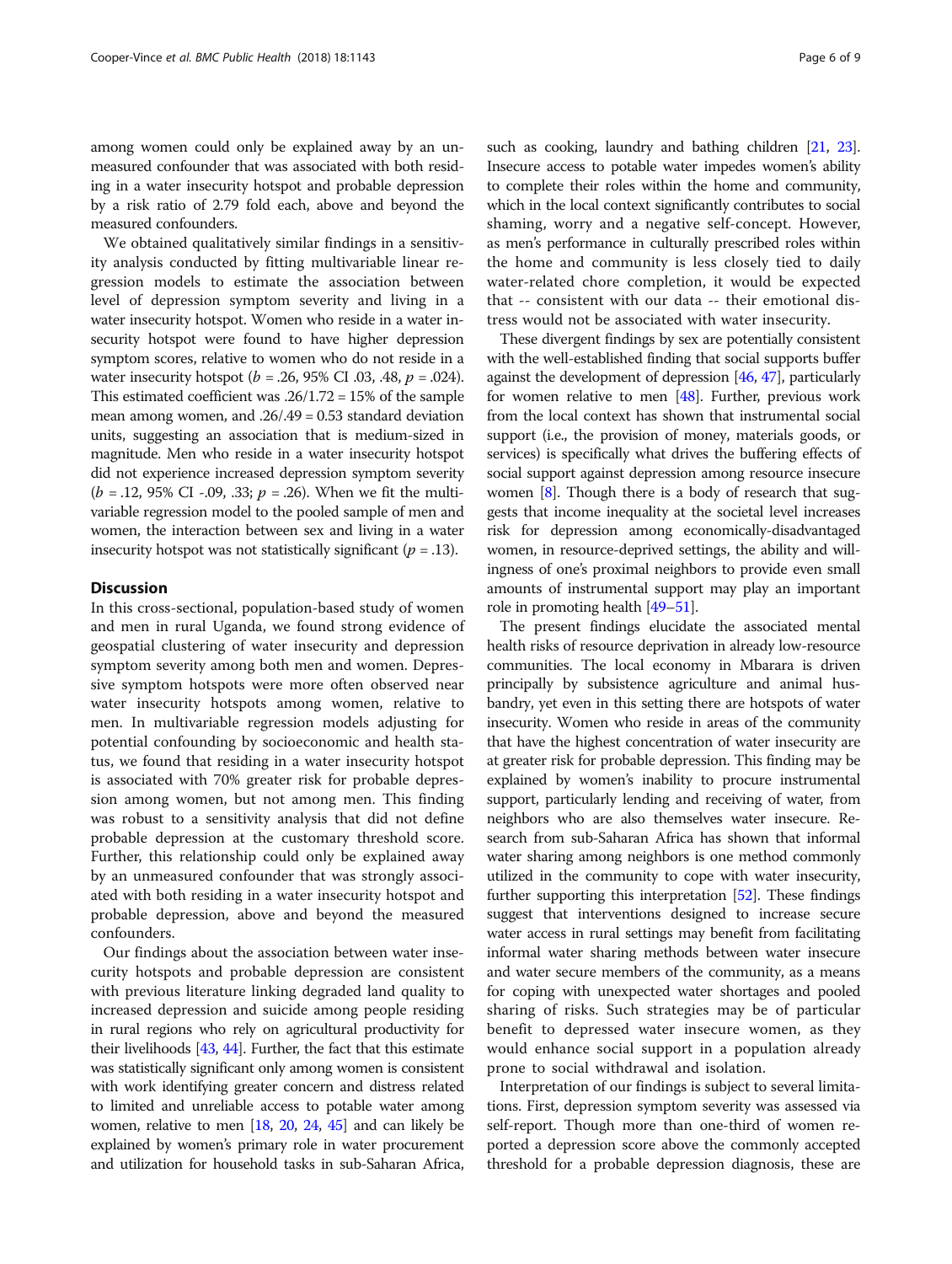<span id="page-6-0"></span>known to overestimate the prevalence of major depressive disorder due to false positives [[53,](#page-8-0) [54](#page-8-0)]. It is also possible that self-report of depression symptoms may bias against the detection of depression among men, relative to women, due to masking or externalization of depression symptoms associated with masculine norms in other settings [\[55](#page-8-0)–[57](#page-8-0)]. Additionally, the study employed a cross sectional design, which limits our ability to infer a causal relationship between water insecurity and depression symptoms. Finally, we were unable to account for the effect of potential confounds such as family history of mental illness, domestic violence, and partner support on probable depression. However, the E-value sensitivity analysis suggests that our findings are unlikely to be fully explained by unobserved confounding given that only a variable with a strong association with both water insecurity and probable depression could completely explain away the estimated association.

These findings have important implications for policy. First, these findings point to the need for focused depression screening among women residing in water insecure households and locations with limited water access in rural Uganda. Such programs could leverage early childhood development home visiting programs and community health workers to identify households with poor water access and need for depression screening [[58,](#page-8-0) [59\]](#page-8-0). Second, these findings bolster support for initiatives to increase access to potable water in rural Uganda, suggesting that enhancing reliable access to clean water is likely to benefit women's mental health - in addition to the commonly accepted motivations of improving physical health outcomes particularly among young children. Given the well-established risks for poor cognitive and behavioral outcomes among children conferred by maternal depression [[60](#page-8-0)–[62](#page-8-0)], increasing reliable access to potable water may also be an effective method for promoting healthy child development and reducing the burden on already highly-stressed healthcare and educational systems in low-resource settings.

# Conclusions

We found that residing in a water insecurity hotspot is associated with 70% greater risk for probable depression among women, but not among men, in rural southwestern Uganda. This finding was robust to a sensitivity analysis that did not define probable depression at the customary threshold score. These findings suggest the need for focused depression screening among women residing in water insecure households and suggest that increased access to potable water in rural Uganda is likely to benefit women's mental health, in addition to physical health.

#### Abbreviations

LMICs: Low and middle income countries; WI: Water insecurity; HWIAS: Household Water Insecurity Access Scale; HSCL-D: Hopkins Symptom Checklist-Depression Subscale; GIS: Geographic information system; ARR: Adjusted relative risk ratio

#### Acknowledgements

We thank Peggy Bartek, Anna Baylor, Kate Bell, Ryan Carroll, Nozmo F. B. Mukiibi, and the HopeNet Study team, for their assistance with data collection, study administration, and infrastructure development; and Roger Hofmann of West Portal Software Corporation (San Francisco, California), for developing and customizing the Computer Assisted Survey Information Collection Builder software program used for data collection. In addition to the named study authors, HopeNet Study team members who contributed to data collection and/or study administration during all or any part of the study were as follows: Phiona Ahereza, Owen Alleluya, Gwendoline Atuhiere, Patience Ayebare, Augustine Byamugisha, Patrick Gumisiriza, Clare Kamagara, Justus Kananura, Noel Kansiime, Allen Kiconco, Viola Kyokunda, Patrick Lukwago, Moran Mbabazi, Juliet Mercy, Elijah Musinguzi, Sarah Nabachwa, Elizabeth Namara, Immaculate Ninsiima, Mellon Tayebwa, and Specioza Twinamasiko.

#### Funding

This study was funded by NIH R01MH113494, Friends of a Healthy Uganda, and was also supported by T32MH093310.

#### Availability of data and materials

The data contain exact latitude and longitude coordinates of all study participants and therefore cannot be deidentified and freely shared.

#### Authors' contributions

CCV lead study design, data analysis and interpretation, and manuscript writing. HA contributed to analysis and interpretation of data and writing the manuscript. BK, DV, RM, CB, AM, BD contributed to the study design, data collection and manuscript preparation. AT provided senior scientific oversight on study design, data analysis and interpretation and manuscript preparation. All authors have read and approved the final manuscript.

#### Ethics approval and consent to participate

The authors assert that all procedures contributing to this work comply with the ethical standards of the relevant national and institutional committees on human experimentation and with the Helsinki Declaration of 1975, as revised in 2008.

#### Consent for publication

Not applicable.

#### Competing interests

The authors declare that they have no competing interests.

#### Publisher's Note

Springer Nature remains neutral with regard to jurisdictional claims in published maps and institutional affiliations.

#### Author details

<sup>1</sup>Massachusetts General Hospital, Boston, MA, USA. <sup>2</sup>Harvard Medical School Boston, USA. <sup>3</sup>Department of Environmental Management, Harvard University, Cambridge, USA. <sup>4</sup> Mbarara University Science and Technology, Mbarara, Uganda. <sup>5</sup>Johns Hopkins Bloomberg School of Public Health, Baltimore, USA. <sup>6</sup>Oregon Health Sciences University-Portland State University School of Public Health, Portland, USA.

## Received: 1 May 2018 Accepted: 18 September 2018 Published online: 26 September 2018

#### References

Vos T, Abajobir AA, Abbafati C, Abbas KM, Abate KH, Abd-Allah F, et al. Global, regional, and national incidence, prevalence, and years lived with disability for 328 diseases and injuries for 195 countries, 1990–2016: A systematic analysis for the global burden of disease study 2016. Lancet. 2017;390:1211–59.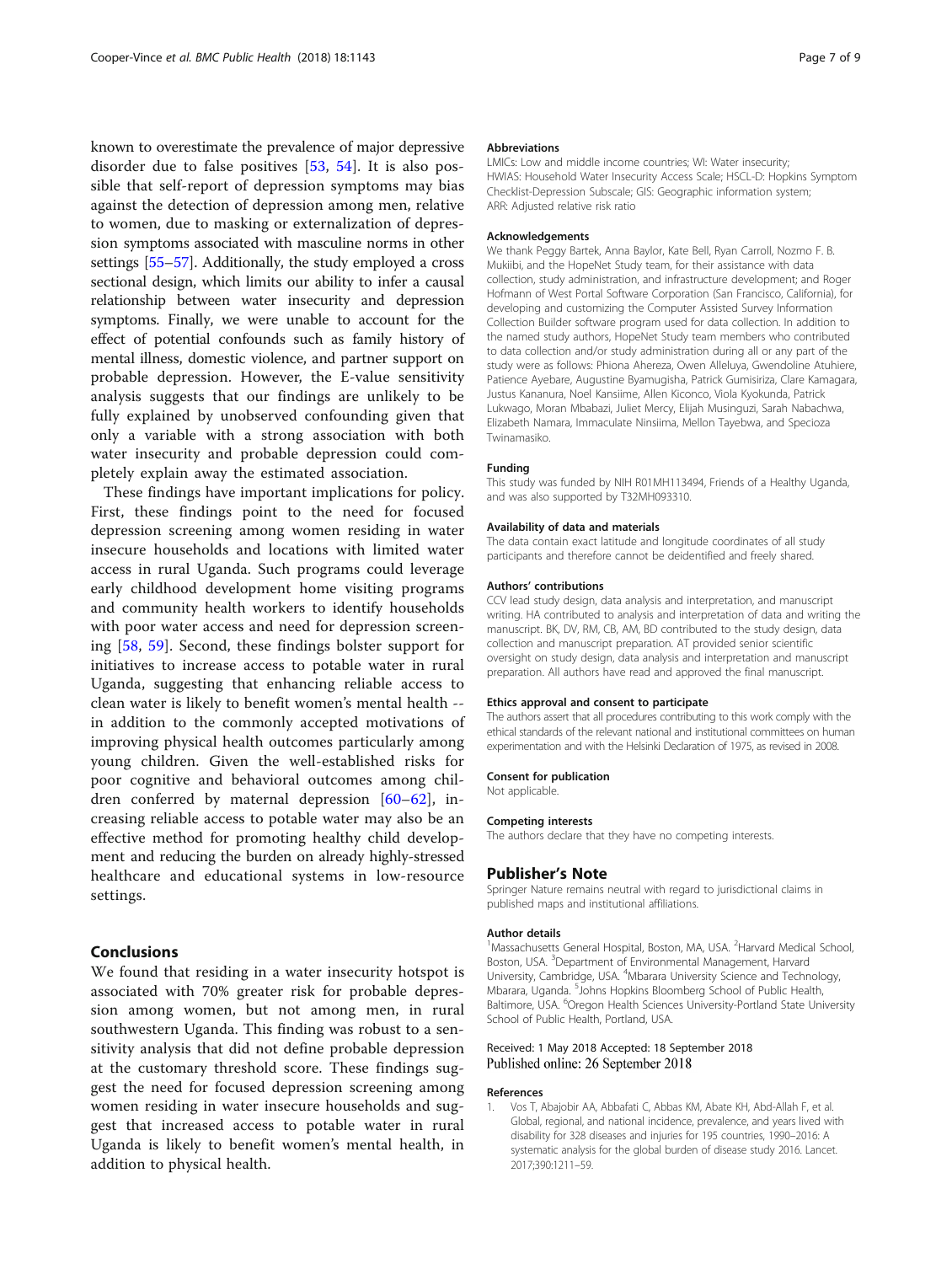- <span id="page-7-0"></span>2. Kessler RC, McGonagle KA, Swartz M, Blazer DG, Nelson CB. Sex and depression in the National Comorbidity Survey I: lifetime prevalence, chronicity and recurrence. J Affect Disord. 1993;29:85–96. [https://doi.org/10.](https://doi.org/10.1016/0165-0327(93)90026-G) [1016/0165-0327\(93\)90026-G](https://doi.org/10.1016/0165-0327(93)90026-G).
- 3. Risch N, Herrell R, Lehner T, Liang K-Y, Eaves L, Hoh J, et al. Interaction between the serotonin transporter gene (5-HTTLPR), stressful life events, and risk of depression. JAMA. 2009;301:2462. [https://doi.org/10.1001/](https://doi.org/10.1001/jama.2009.878) [jama.2009.878.](https://doi.org/10.1001/jama.2009.878)
- 4. Nolen-Hoeksema S, Seligman MEP, Girgus JS. Sex differences in unipolar depression: evidence and theory. Psychol Bull. 1987;101:259–82. [https://](https://doi.org/10.1037/0033-2909.101.2.259) [doi.org/10.1037/0033-2909.101.2.259.](https://doi.org/10.1037/0033-2909.101.2.259)
- 5. Fisher J, Tran T, Nguyen TT, Nguyen H, Tran TD. Common mental disorders among women, social circumstances and toddler growth in rural Vietnam: a population-based prospective study. Child Care Health Dev. 2015;41:843–52. <https://doi.org/10.1111/cch.12235>.
- Lund C, Breen A, Flisher AJ, Kakuma R, Corrigall J, Joska JA, et al. Poverty and common mental disorders in low and middle income countries: a systematic review. Soc Sci Med. 2010;71:517–28. [https://doi.org/10.1016/j.](https://doi.org/10.1016/j.socscimed.2010.04.027) [socscimed.2010.04.027.](https://doi.org/10.1016/j.socscimed.2010.04.027)
- 7. Tsai AC, Tomlinson M, Comulada WS, Rotheram-Borus MJ. Food insufficiency, depression, and the modifying role of social support: evidence from a population-based, prospective cohort of pregnant women in periurban South Africa. Soc Sci Med. 2016;151:69–77. [https://doi.org/10.1016/j.](https://doi.org/10.1016/j.socscimed.2015.12.042) [socscimed.2015.12.042.](https://doi.org/10.1016/j.socscimed.2015.12.042)
- Tsai AC, Bangsberg DR, Frongillo EA, Hunt PW, Muzoora C, Martin JN, et al. Food insecurity, depression and the modifying role of social support among people living with HIV/AIDS in rural Uganda. Soc Sci Med. 2012;74:2012–9.
- Dewing S, Tomlinson M, Le Roux IM, Chopra M, Tsai AC. Food insecurity and its association with co-occurring postnatal depression, hazardous drinking, and suicidality among women in peri-urban South Africa. J Affect Disord. 2013;150:460–5.
- 10. Tsai AC, Wolfe WR, Kumbakumba E, Kawuma A, Hunt PW, Martin JN, et al. Prospective study of the mental health consequences of sexual violence among women living with HIV in rural Uganda. J Interpers Violence. 2016; 31:1531–53. [https://doi.org/10.1177/0886260514567966.](https://doi.org/10.1177/0886260514567966)
- 11. Tsai AC, Tomlinson M, Comulada WS, Rotheram-Borus MJ. Intimate partner violence and depression symptom severity among south African women during pregnancy and postpartum: population-based prospective cohort study. PLoS Med. 2016;13.
- 12. Gariepy G, Blair A, Kestens Y, Schmitz N. Neighbourhood characteristics and 10-year risk of depression in Canadian adults with and without a chronic illness. Health Place. 2014;30:279–86. [https://doi.org/10.1016/J.](https://doi.org/10.1016/J.HEALTHPLACE.2014.10.009) [HEALTHPLACE.2014.10.009.](https://doi.org/10.1016/J.HEALTHPLACE.2014.10.009)
- 13. Tomita A, Vandormael AM, Cuadros D, Slotow R, Tanser F, Burns JK. Proximity to healthcare clinic and depression risk in South Africa: geospatial evidence from a nationally representative longitudinal study. Soc Psychiatry Psychiatr Epidemiol. 2017;52:1023–30. <https://doi.org/10.1007/s00127-017-1369-x>.
- 14. Gruebner O, Khan MMH, Lautenbach S, Müller D, Kraemer A, Lakes T, et al. A spatial epidemiological analysis of self-rated mental health in the slums of Dhaka. Int J Health Geogr. 2011;10:36. <https://doi.org/10.1186/1476-072X-10-36>.
- 15. Mezuk B, Chaikiat Å, Li X, Sundquist J, Kendler KS, Sundquist K. Depression, neighborhood deprivation and risk of type 2 diabetes. Health Place. 2013; 23:63–9. [https://doi.org/10.1016/J.HEALTHPLACE.2013.05.004.](https://doi.org/10.1016/J.HEALTHPLACE.2013.05.004)
- 16. Chaikiat Å, Li X, Bennet L, Sundquist K. Neighborhood deprivation and inequities in coronary heart disease among patients with diabetes mellitus: a multilevel study of 334,000 patients. Health Place. 2012;18: 877–82. <https://doi.org/10.1016/J.HEALTHPLACE.2012.03.003>.
- 17. WHO, UNICEF. Progress on sanitation and drinking-water 2014 update. 2014. [http://apps.who.int/iris/bitstream/10665/112727/1/9789241507240\\_](http://apps.who.int/iris/bitstream/10665/112727/1/9789241507240_eng.pdf?ua=1) [eng.pdf?ua=1.](http://apps.who.int/iris/bitstream/10665/112727/1/9789241507240_eng.pdf?ua=1)
- 18. Stevenson EGJ, Greene LE, Maes KC, Ambelu A, Tesfaye YA, Rheingans R, et al. Water insecurity in 3 dimensions: an anthropological perspective on water and women's psychosocial distress in Ethiopia. Soc Sci Med. 2012;75: 392–400. [https://doi.org/10.1016/j.socscimed.2012.03.022.](https://doi.org/10.1016/j.socscimed.2012.03.022)
- 19. Wutich A, Brewis A. Food, water, and scarcity. Curr Anthropol. 2014;55:444–68. [https://doi.org/10.1086/677311.](https://doi.org/10.1086/677311)
- 20. Wutich A, Ragsdale K. Water insecurity and emotional distress: coping with supply, access, and seasonal variability of water in a Bolivian squatter settlement. Soc Sci Med. 2008;67:2116–25. [https://doi.org/10.1016/j.](https://doi.org/10.1016/j.socscimed.2008.09.042) [socscimed.2008.09.042.](https://doi.org/10.1016/j.socscimed.2008.09.042)
- 21. Hadley C, Wutich A. Experience-based measures of food and water security: biocultural approaches to grounded measures of insecurity. Hum Organ. 2009;68:451–60. [https://doi.org/10.17730/humo.68.4.932w421317680w5x.](https://doi.org/10.17730/humo.68.4.932w421317680w5x)
- 22. Sorenson SB, Morssink C, Campos PA. Safe access to safe water in low income countries: water fetching in current times. Soc Sci Med. 2011;72: 1522–6. [https://doi.org/10.1016/j.socscimed.2011.03.010.](https://doi.org/10.1016/j.socscimed.2011.03.010)
- 23. Graham JP, Hirai M, Kim S-S. An analysis of water collection labor among women and children in 24 sub-Saharan African countries. PLoS One. 2016; 11:e0155981. <https://doi.org/10.1371/journal.pone.0155981>.
- 24. Tsai AC, Kakuhikire B, Mushavi R, Vořechovská D, Perkins JM, McDonough AQ, et al. Population-based study of intra-household gender differences in water insecurity: reliability and validity of a survey instrument for use in rural Uganda. J Water Health. 2016;14:280–92.
- 25. Workman CL, Ureksoy H. Water insecurity in a syndemic context: understanding the psycho-emotional stress of water insecurity in Lesotho, Africa. Soc Sci Med. 2017;179:52–60.
- 26. Krumdieck NR, Collins SM, Wekesa P, Mbullo P, Boateng GO, Onono M, et al. Household water insecurity is associated with a range of negative consequences among pregnant Kenyan women of mixed HIV status. J Water Health. 2016;14:1028–31. [https://doi.org/10.2166/wh.2016.079.](https://doi.org/10.2166/wh.2016.079)
- 27. Bolton P, Neugebauer R, Ndogoni L. Prevalence of depression in rural Rwanda based on symptom and functional criteria. J Nerv Ment Dis. 2002; 190:631–7.
- 28. Bisung E, Elliott SJ. Improvement in access to safe water, household water insecurity, and time savings: a cross-sectional retrospective study in Kenya. Soc Sci Med. 2018;200:1–8. <https://doi.org/10.1016/J.SOCSCIMED.2018.01.001>.
- 29. Swindale A, Bilinsky P. Development of a universally applicable household food insecurity measurement tool: process, current status, and outstanding issues. J Nutr. 2006;136:1449S–52S. [http://www.ncbi.nlm.nih.gov/pubmed/](http://www.ncbi.nlm.nih.gov/pubmed/16614442) [16614442.](http://www.ncbi.nlm.nih.gov/pubmed/16614442) Accessed 2 Sept 2016.
- 30. Jepson WE, Wutich A, Colllins SM, Boateng GO, Young SL. Progress in household water insecurity metrics: a cross-disciplinary approach. Wiley Interdiscip Rev Water. 2017;4:e1214. <https://doi.org/10.1002/wat2.1214>.
- 31. Tsai AC, Bangsberg DR, Emenyonu N, Senkungu JK, Martin JN, Weiser SD. The social context of food insecurity among persons living with HIV/AIDS in rural Uganda. Soc Sci Med. 2011;73:1717–24.
- 32. Derogatis LR, Lipman RS, Rickels K, Uhlenhuth EH, Covi L. The Hopkins symptom checklist (HSCL): a self-report symptom inventory. Behav Sci. 1974; 19:1–15. [https://doi.org/10.1002/bs.3830190102.](https://doi.org/10.1002/bs.3830190102)
- 33. Bolton P, Ndogoni L. Cross-cultural assessment of trauma-related mental illness (phase II). Baltimore: MD; 2001.
- 34. Psaros C, Haberer JE, Boum Y, Tsai AC, Martin JN, Hunt PW, et al. The factor structure and presentation of depression among HIV-positive adults in Uganda. AIDS Behav. 2014;19:27–33.
- 35. Ashaba S, Kakuhikire B, Vořechovská D, Perkins JM, Cooper-Vince CE, Maling S, et al. Reliability, validity, and factor structure of the Hopkins symptom Checklist-25: population-based study of persons living with HIV in rural Uganda. AIDS Behav. 2017.
- 36. Cooper-Vince CE, Kakuhikire B, Vorechovska D, McDonough AQ, Perkins J, Venkataramani AS, et al. Household water insecurity, missed schooling, and the mediating role of caregiver depression in rural Uganda. Glob Ment Heal. 2017;4:e15. <https://doi.org/10.1017/gmh.2017.14>.
- 37. Winokur A, Winokur DF, Rickels K, Cox DS. Symptoms of emotional distress in a family planning service: stability over a four-week period. Br J Psychiatry. 1984;144:395–9 [https://doi.org/10.1192/bjp.144.4.395.](https://doi.org/10.1192/bjp.144.4.395) Accessed 23 Sept 2016.
- 38. NIMA. Department of Defense World Geodetic System 1984. 2000. [http://](http://earth-info.nga.mil/GandG/publications/tr8350.2/wgs84fin.pdf) [earth-info.nga.mil/GandG/publications/tr8350.2/wgs84fin.pdf.](http://earth-info.nga.mil/GandG/publications/tr8350.2/wgs84fin.pdf)
- 39. Pawloski LR, Curtin KM, Gewa C, Attaway D. Maternal–child overweight/ obesity and undernutrition in Kenya: a geographic analysis. Public Health Nutr. 2012;15:2140–7. <https://doi.org/10.1017/S1368980012000110>.
- 40. Getis A, Ord JK. The analysis of spatial association by use of distance statistics. Geogr Anal. 1992;24:189–206.
- 41. Zou G. A modified Poisson regression approach to prospective studies with binary data. Am J Epidemiol. 2004;159:702–6.
- 42. VanderWeele TJ, Ding P. Sensitivity analysis in observational research: introducing the E-value. Ann Intern Med. 2017;167:268. [https://doi.org/10.](https://doi.org/10.7326/M16-2607) [7326/M16-2607.](https://doi.org/10.7326/M16-2607)
- 43. Speldewinde PC, Cook A, Davies P, Weinstein P. A relationship between environmental degradation and mental health in rural Western Australia. Health Place. 2009;15:880–7. [https://doi.org/10.1016/J.HEALTHPLACE.2009.02.011.](https://doi.org/10.1016/J.HEALTHPLACE.2009.02.011)